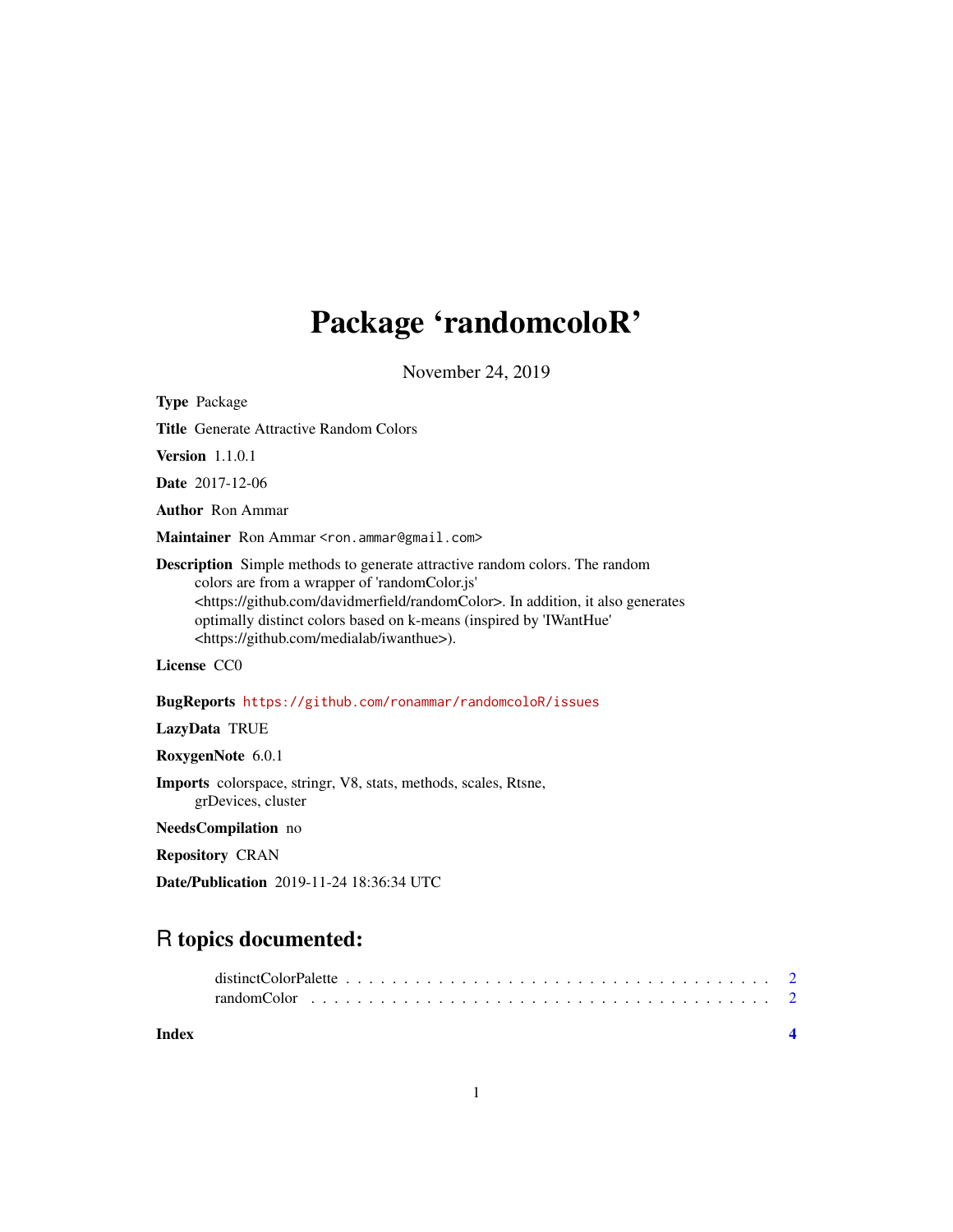<span id="page-1-0"></span>distinctColorPalette *Generate palettes of optimally distinct colors.*

#### Description

Inspired by the the theory from http://tools.medialab.sciences-po.fr/iwanthue/theory.php For more info, also see https://en.wikipedia.org/wiki/Lab\_color\_space

#### Usage

```
distinctColorPalette(k = 1, altCol = FALSE, runTsne = FALSE)
```
#### Arguments

| k       | number of colors ( $>= 1$ ). May be ineffective for $k > 40$ .               |
|---------|------------------------------------------------------------------------------|
| altCol  | Use an alternate color space                                                 |
| runTsne | Preprocess color space with t-SNE to obtain distinct colors. Reduces perfor- |
|         | mance.                                                                       |

#### Value

A character vector of k optimally distinct colors in hexadecimal codes.

| randomColor | Get a pretty random color. |
|-------------|----------------------------|
|-------------|----------------------------|

#### Description

Get a pretty random color.

#### Usage

```
randomColor(count = 1, hue = c(" ", "random", "red", "orange", "yellow",
"green", "blue", "purple", "pink", "monochrome"), luminosity = c(" ",
 "random", "light", "bright", "dark"))
```
#### Arguments

| count      | number of colors $(>= 1)$                    |
|------------|----------------------------------------------|
| hue        | The hue of the colors to be selected.        |
| luminosity | The luminosity of the colors to be selected. |

#### Value

A character vector of random color hexadecimal codes.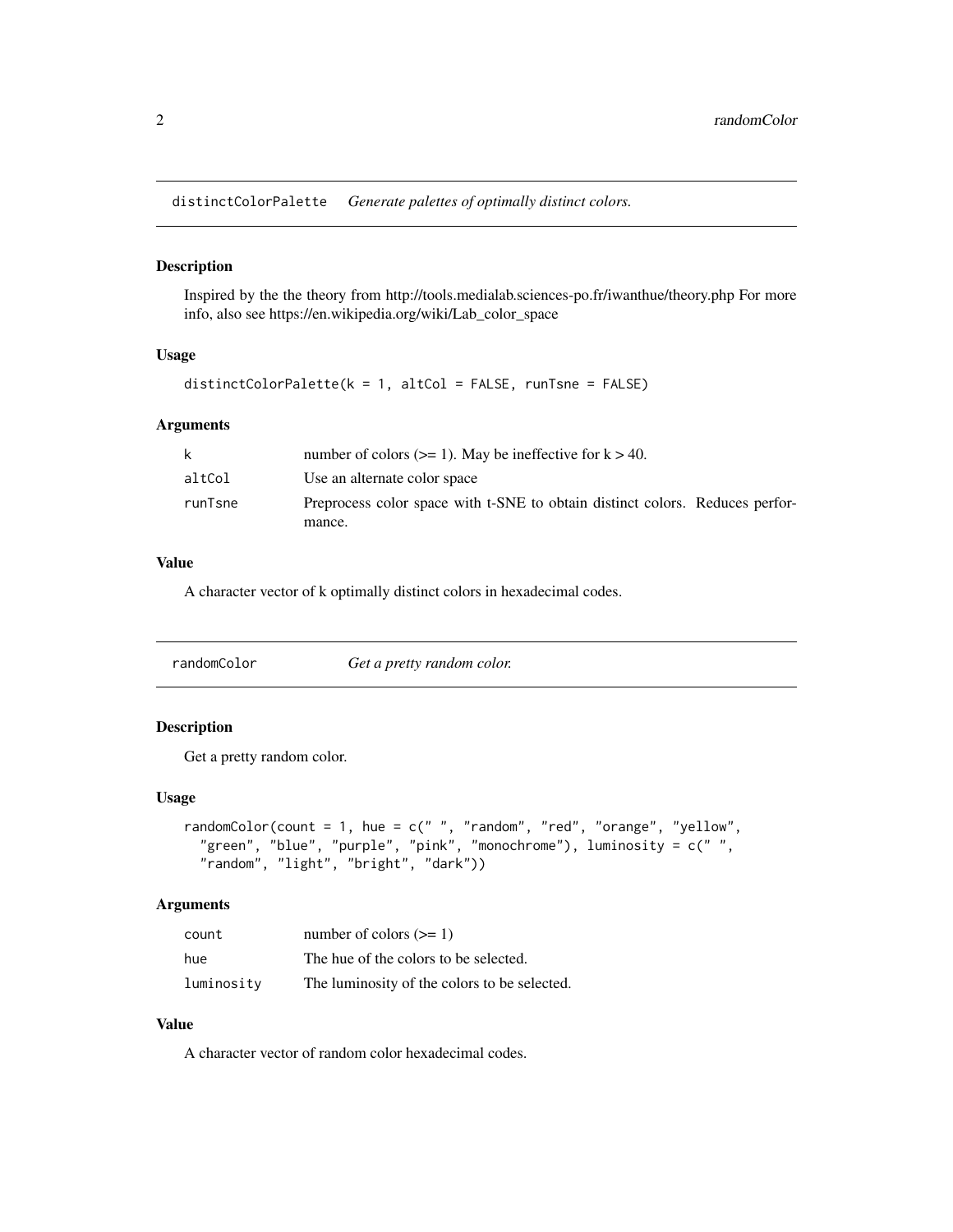#### randomColor 3

#### Examples

randomColor()

randomColor(hue="pink")

randomColor(10, luminosity="light")